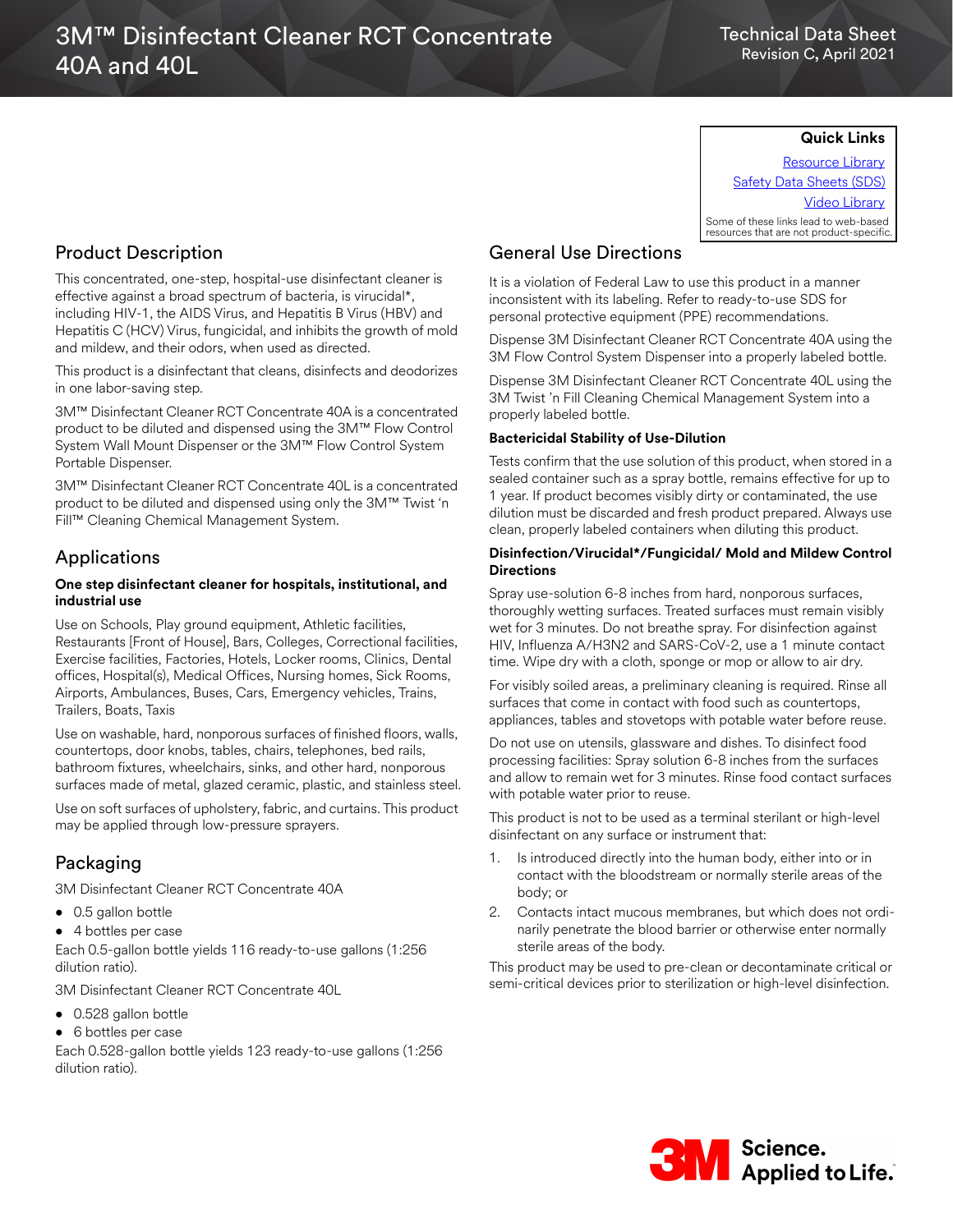#### **\*KILLS HIV AND HBV AND HCV ON PRE-CLEANED ENVIRONMENTAL SURFACES/OBJECTS PREVIOUSLY SOILED WITH BLOOD OR BODY FLUIDS** in health care settings

or other settings in which there is an expected likelihood of soiling of inanimate surfaces/ objects with blood or body fluids, and in which the surfaces/objects likely to be soiled with blood or body fluids can be associated with the potential for transmission of Human Immunodeficiency Virus Type 1 (HIV-1) (associated with AIDS) or Hepatitis B Virus (HBV) and Hepatitis C Virus (HCV).

#### **Special instructions for cleaning and decontamination against HIV-1 or HBV or HCV on surfaces/objects soiled with blood/ body fluids:**

**Personal Protection** – Clean-up must always be done wearing protective gloves, gowns, masks and eye protection.

**Cleaning Procedure** – Blood and other body fluids containing HIV or HBV or HCV must be thoroughly cleaned from surfaces and objects before application of this product.

**Contact Time** – Leave surface wet for 60 seconds for HIV-1 and 3 minutes for HBV and HCV with 1/2 oz. per gallon use-dilution. Use a 3-minute contact time for disinfection against all other viruses, bacteria and fungi claimed.

**Disposal of Infectious Material** – Blood, body fluids, cleaning materials and clothing must be autoclaved and disposed of according to local regulations for infectious waste disposal.

**To sanitize soft surfaces:** Mix 1/2 oz. per gallon of water. Apply use-solution with a sprayer. Hold bottle 6"-8" from surface and spray until fabric is wet. Fabric must remain visibly wet for 5 minutes.

Allow fabric to air dry. Visibly soiled areas must be cleaned prior to sanitizing.

**To clean and deodorize:** Use 1/2 oz. of this product per gallon of water to clean and deodorize surfaces. Apply using a sprayer. Wipe or allow to air dry.

## **Veterinary Practice / Animal Care / Animal Laboratory / Zoos / Pet Shop / Kennels / Virucidal\* Disinfection Directions:**

For cleaning and disinfecting hard nonporous surfaces: equipment used for animal food or water, utensils, instruments, cages, kennels, stables, catteries. Remove all animals and feeds from premises, animal transportation vehicles, crates, etc. Remove all litter, droppings and manure from floors, walls and surfaces of facilities occupied or traversed by animals. Empty all feeding and watering appliances.

Thoroughly clean all surfaces with soap or detergent and rinse with water. Saturate surfaces by spraying 6-8 inches away from surface with a use-solution of 1/2 oz. of this product per gallon of water for contact time indicated on the label. Wipe or allow to air dry. Immerse all animal halters, ropes, and other types of equipment used in handling and restraining animals as well as forks, shovels, and scrapers used for removing litter and manure. Rinse all surfaces that come in contact with food, including equipment used for feeding or watering, with potable water before reuse. Ventilate buildings and other closed spaces.

Do not house animals or employ equipment until treatment has been absorbed, set or dried.

#### **WATER DAMAGE RESTORATION AGAINST ODOR-CAUSING BACTERIA AND FUNGI FOR HOME, INSTITUTIONAL AND INDUSTRIAL USE: {NOT FOR USE IN CALIFORNIA}**

This product is particularly suitable for use in water damage restoration situations against odor causing bacteria on the following porous and semi-porous materials: carpets, carpet cushions, subfloors, drywall, trim and frame lumber, tackless strip and paneling. Using appropriate dilution, saturate the affected materials with enough product to remain wet for at least 3 minutes.

## **Sewer Backup and River Flooding: Note: Not for use in**

**California.** During mitigation procedures, dilute 1/2 oz. of the concentrate per gallon of water, allowing for the diluting effect of absorbed water within saturated materials. Remove gross filth or heavy soil along with non-salvageable materials. Saturate all affected areas with a coarse spray device before and after cleaning and extraction.

**Carpets, Carpet Cushions and Other Porous Materials such as Subfloors, Drywall, Trim and Frame Lumber, Tackless Strip and Paneling: Note: Not for use in California.** For water damage from a clean source, extract excess water. Test hidden area for colorfastness. Dilute 1/2 oz. of the concentrate per gallon of water, allowing for the diluting effect of absorbed water within saturated materials. Remove gross filth or heavy soil. Saturate all affected areas with a coarse spray device. Roll, brush or agitate into the materials and allow materials to remain wet for 3 minutes. Follow with a thorough extraction. Dry rapidly and thoroughly.

**Special Instructions For Cleaning Carpet Against Odor Causing Bacteria: Note: Not for use in California.** Use this product in industrial and institutional areas such as homes, motels, hotels, nursing homes, schools, and hospitals.

Use on wet-cleanable synthetic fibers.

Do not use on wool. Vacuum carpet thoroughly prior to cleaning. Test fabric for colorfastness.

#### **For portable extraction units: Note: Not for use in California.**  Mix 1/2 oz. of concentrate per gallon of water. For truck mounted extraction machines: Mix 1/2 oz. of concentrate per gallon of water and meter at 4 gallons per hour.

**Carpets: Note: Not for use in California.** 1/2 oz. per gallon of water eliminates odors associated with urine, vomit, smoke, and mildew. Reapply using a spray device after cleaning for freshening effects. Allow to dry.

**Soft, Non-Food Contact Surfaces:** 3M™ Disinfectant Cleaner RCT is a sanitizer for soft, non-food contact surfaces at 1:256 dilution (1/2 oz. per gallon) according to the method for Sanitizers Recommended for Soft Non-Food Contact surfaces, modified in the presence of 250 ppm hard water plus 5% organic serum in 5 minutes against: Enterobacter aerogenes and Staphylococcus aureus.

**SANITIZE NON-FOOD CONTACT SURFACES:** Add 1/2 oz. of this product per gallon of water to sanitize hard nonporous surfaces.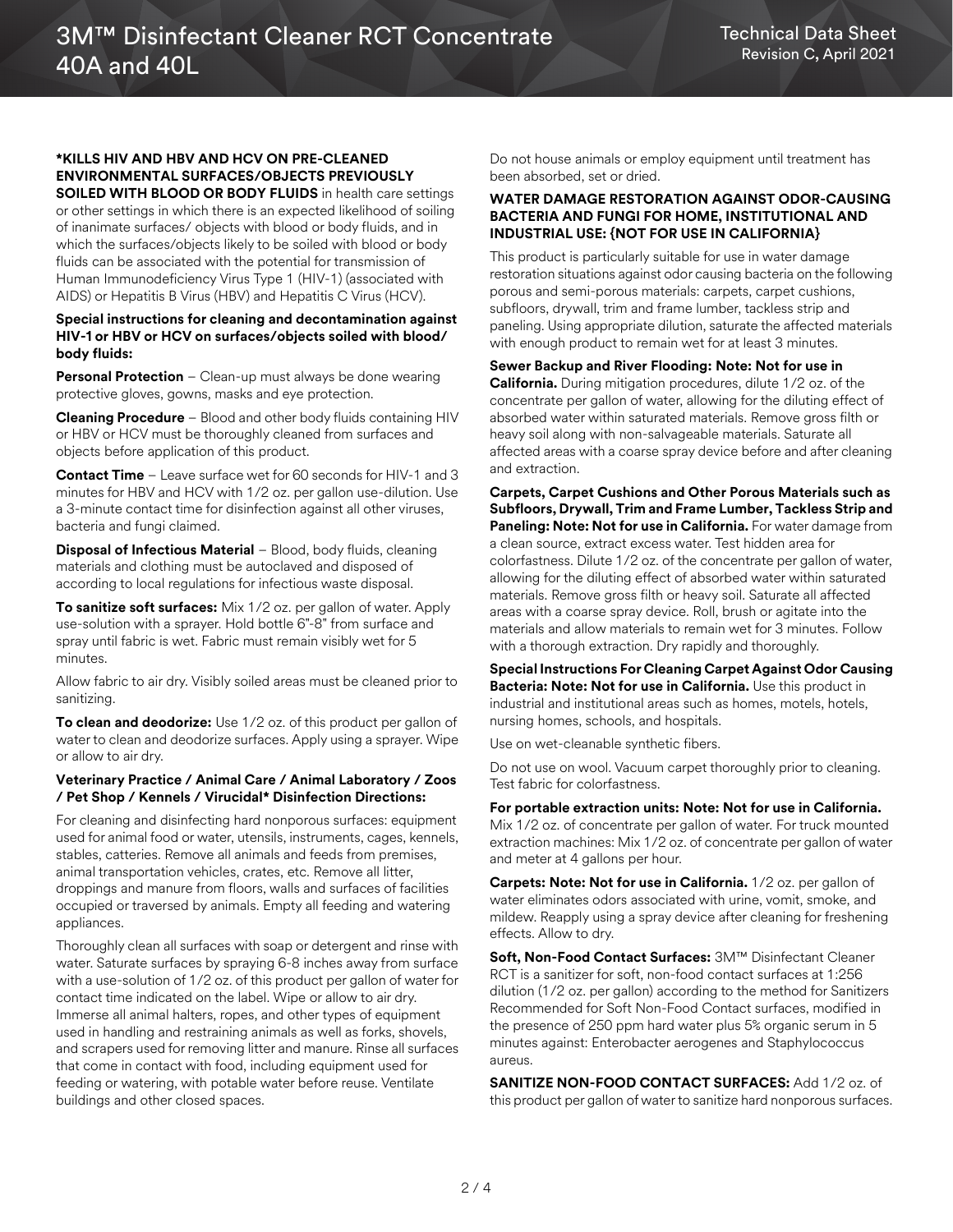Treated surfaces must remain visibly wet for 15 seconds. Wipe dry with a sponge, mop or cloth or allow to air dry. Do not use in food preparation, food handling and food storage areas. This product is not to be used on glassware, dishware, cookware or utensils.

This product contains no phosphorous compounds.

**For Fungicidal Activity:** This product is an effective fungicide against *Trichophyton mentagrophytes* (the Athlete's foot fungus) in areas such as locker rooms, dressing rooms, shower and bath areas, and exercise facilities. This product is a one-step fungicide at 1/2 oz. per gallon in 250 ppm hard water and 5% serum.

**For Mold and Mildew:** At 1/2 oz. per gallon of water, this product will effectively inhibit the growth of mold and mildew and the odors caused by them when applied to hard, non-porous surfaces. Follow disinfection instructions. Repeat treatment every seven days, or more often if new growth appears.

**Disinfection Performance:** This product is a concentrated onestep, hospital-use disinfectant, bactericidal according to the current AOAC Germicidal Spray Test Method, and virucidal\* according to the virucidal qualification modified in the presence of 250 ppm hard water plus 5% organic serum against:

#### **1 Minute Contact Time – Viruses**

- \* HIV-1 [AIDS Virus]
- \* Influenza Type A / H3N2

\*SARS-Related Coronavirus 2 [SARS-CoV-2] [Cause of COVID-19]

## **3 Minute Contact Time – Bacteria**

*Acinetobacter baumannii Bordetella bronchiseptica Bordetella pertussis Campylobacter jejuni Enterococcus faecalis Enterococcus faecalis –Vancomycin resistant [VRE] Escherichia coli [E. coli] Escherichia coli O157:H7 Klebsiella pneumoniae Klebsiella pneumoniae – Carbapenem-resistant Listeria monocytogenes Proteus vulgaris Pseudomonas aeruginosa Salmonella enterica Shigella dysenteriae Shigella flexneri serotype 1B Shigella sonneii Staphylococcus aureus Staphylococcus aureus– Community Associated Methicillin-Resistant [CA-MRSA] (NRS384) (USA300) Staphylococcus aureus – Methicillin-Resistant [MRSA] Staphylococcus aureus – Vancomycin Intermediate Resistant [VISA] Streptococcus pyogenes Vibrio cholera Yersinia enterocolitica*

## **3 Minute Contact Time - Viruses**

- \* Hepatitis B Virus [HBV]
- \* Hepatitis C Virus [HCV]
- \* Herpes Simplex Virus Type 1
- \* Herpes Simplex Virus Type 2
- \* Human Coronavirus
- \* Respiratory Syncytial Virus [RSV]
- \* Rotavirus
- \* Vaccinia

## **3 Minute Contact Time - Animal Viruses**

Canine Distemper Virus Newcastle's Disease Virus

## **3 Minute Contact Time - Fungi**

*Candida albicans Trichophyton mentagrophytes*

## EPA Registration

EPA Reg. No. 6836-349-10350 EPA Est. No. 75521-WI-001 (P), 75521-WI-002 (P)

## **NOTE:** Refer to product Safety Data Sheets for specific health hazard, first aid and precautionary information.

- 32-9074-9 (Concentrate)
- 33-4712-7 (RTU)(Concentrate)